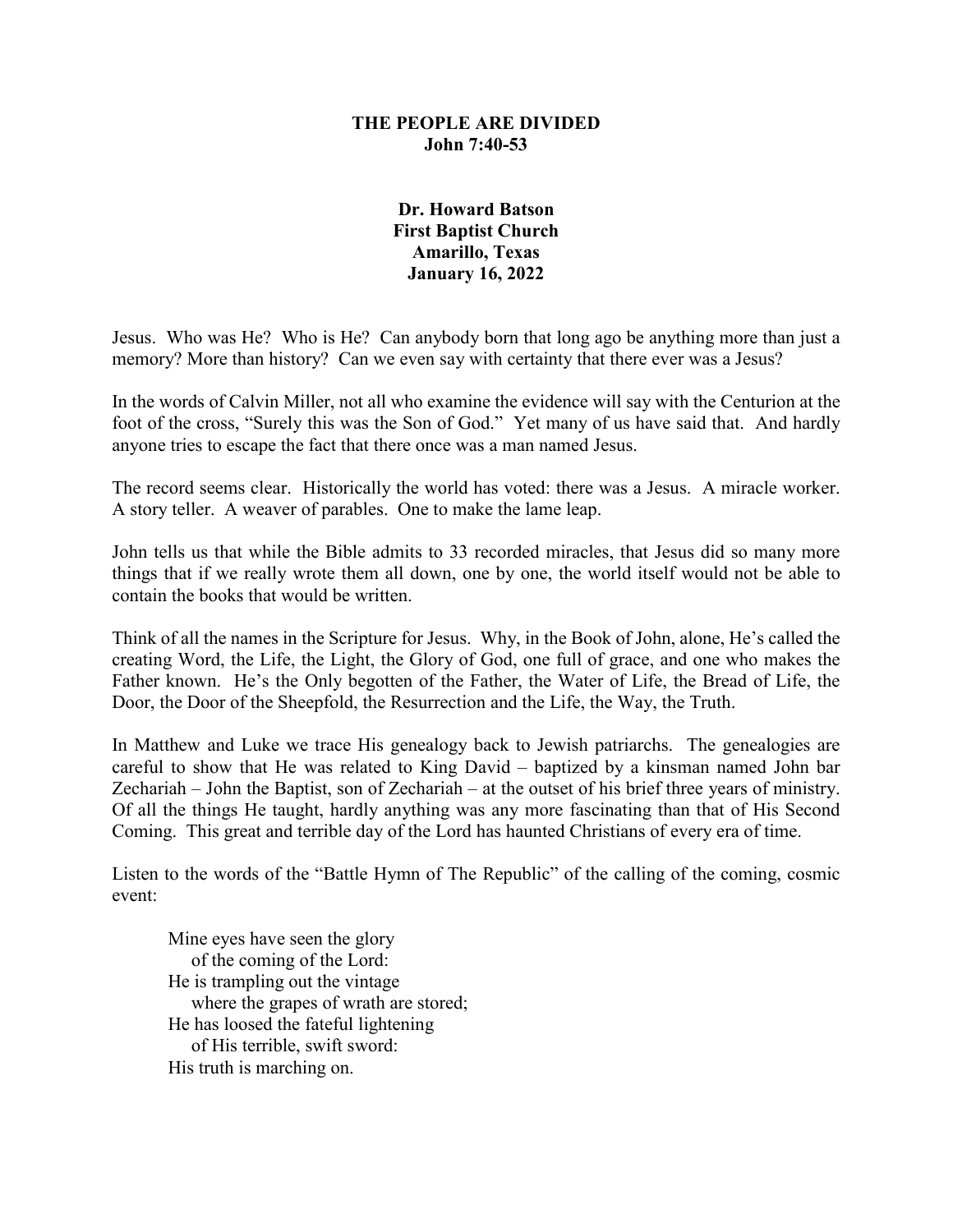I have seen Him in the watch-fires of a hundred circling camps; They have builded Him an altar in the evening dews and damps; I can read His righteous sentence by the dim and flaring lamps. His day is marching on.

Jesus, Himself, began His ministry with that programmatic sermon in Nazareth, his hometown. He stands up in the synagogue and reads the ancient scroll of Isaiah. He reads these words:

"The Spirit of the Lord is upon me, because He has anointed me to preach the gospel to the poor. He has sent me to heal the brokenhearted, to preach deliverance to the captives and recovery of sight to the blind, to set at liberty those who are oppressed, to preach the acceptable year of the Lord."

Then, after Jesus had read this passage, He said – don't miss it: "Today this scripture is fulfilled in your hearing." Those of Nazareth who knew Him quite well were not hasty to believe that He was the Messiah. In fact, a storm of protest broke out over who Jesus really was.

"And they said, 'Is this not Joseph's son?' And He said to them, 'You will surely say this proverb to me, Physician, heal yourself. What we have heard done in Capernaum, do also here in your country.' And then He said, "Surely, I say to you, no prophet is accepted in his own country.

"Then all those in the synagogue, when they heard these things, were filled with wrath and rose up and thrust him out of the city. They led Him to the brow of the hill on which their city was built, that they might throw Him down over the cliff. Then passing through the midst of them, He went His way."

The disastrous crush of public opinion begins with Jesus' very first sermon in his hometown. They all see Jesus somewhat differently. No two people know quite the same things about Him, or have experienced Him in exactly the same way.

A children's Christmas Carol speaks volumes about a highly individualistic vision of Jesus.

Some children see Him bronzed and brown,

The Lord of Heaven, to earth come down.

Some children see Him lily white,

The Baby Jesus born this night.

Some see Him as a judge, coming to scourge the nations. Others see Him as the lover of children. Scholars tend to see Him in scholarly ways, and poets see Him more poetically. Preachers see Him as a preacher, and teachers as a teacher. Carpenters like remembering that He was one of them.

Not hardly to our surprise, but tragically, too often the Jesus we worship is merely a reflection of our own creation.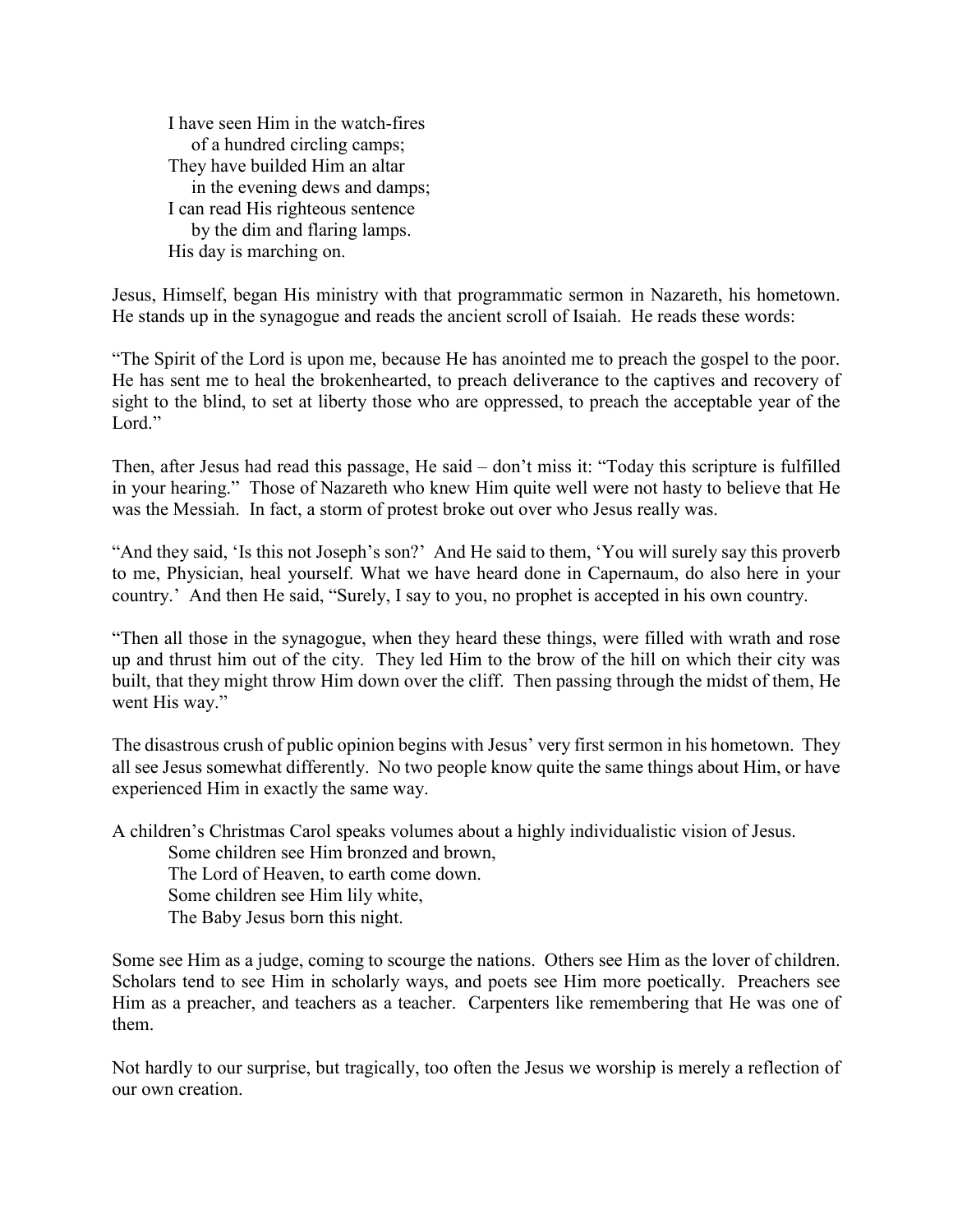Who is this Jesus and what does He mean? The Good News really means that God became one of us in Jesus Christ. He no longer is separate in the heavens. He is Emmanuel – God with us. Jesus Christ ended the remoteness of God by coming to earth as a man himself. He is one of us. We don't have to be afraid of God; we can have peace with God. We've been reconciled to God. The austere God who spoke to the Old Testament heroes in thunder and lightning is now real and touchable, as real and touchable as human flesh and blood can make Him.

Charles Wesley wrote the glory of God coming to us in human form in his powerful Christmas message:

Hark! the herald angels sing, "Glory to the newborn King; Peace on earth and mercy mild, God and sinners reconciled!" Veiled in flesh the Godhead see; Hail the Incarnate Trinity! Pleased as man with men to dwell. Jesus, our Immanuel.

That's who he is. Emmanuel — God with us.

Bultmann, the scholar, told us that the disciples loved Jesus so much they "wrote Him up as more spectacular than He really was." The New Testament, taught Bultmann, is not the cold, calculating biography of researchers. Rather, it is the testimony of believers, giving their highly privatized accounts of Jesus.

I want you stand this morning on the margin of John 7. I want to ask you the question: What do you think of this rabbi?

Some thought him a wine-bibber. They called him a drunk, in today's terms.

Get rid of that oil painting image of Jesus. You'll never see Him like the Jesus in the text. Get rid of that glowing halo around His head. Get rid of that flat personality that only allows Him to be one dimensional – someone who strides through life as a calm character among a cast of flustered extras, dispensing wisdom in flat, measured tones. Get rid of that image of Jesus.

He's exciting. People have sat for three days straight, without food, to hear Him teach. Jesus was sometimes moved with compassion – sometimes described as being filled with pity. Other times, He was one who blasts anger from his nostrils, one who grieves over an unreceptive city, one who cries out with anguish at Gethsemane, one who cries in front of his disciples. People crowd to touch but the hem of his garment. A guy who accepted anybody's invitation to dinner: the rich, the lepers, the prostitutes. He'd go and dine with them. Some even said He had a devil.

Sometimes He was tired and sometimes He was lonely. Sometimes He was shouting at the weather, like it was an unruly child. Well, it did obey His voice.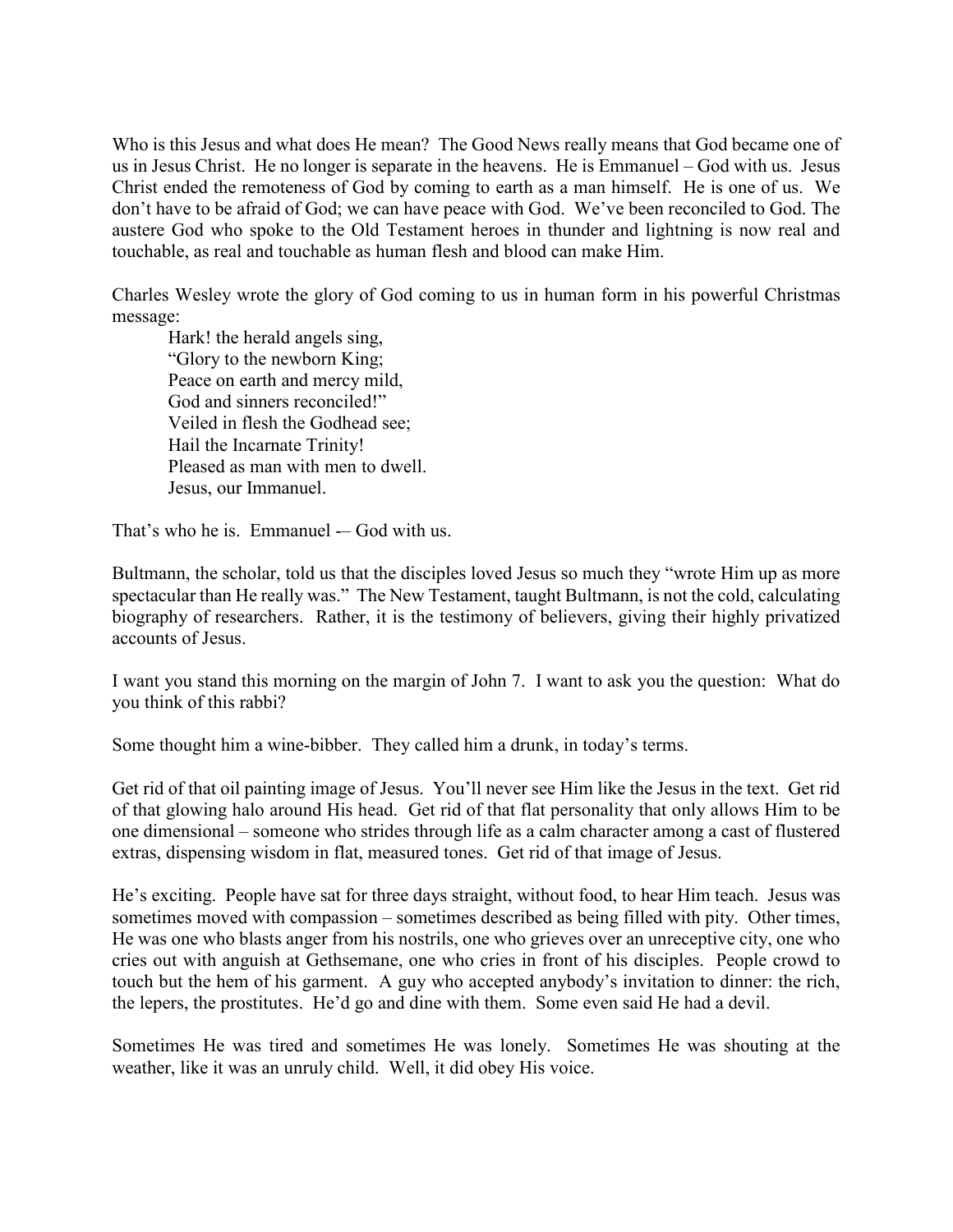As we approach the text of John 7, we remember from John 5 that they'd already tried to kill Jesus. He needed to stay around Galilee and away from Jerusalem because the Jews were waiting to end His life. They'd had enough of this new teaching. They'd had enough of the threat to the social order they enjoyed. They'd had enough of this nonsense that bordered on blasphemy – claiming to have a special relationship with God. They'd had enough of His growing popularity, as the people went to follow Him.

It was that time of year when the Jewish Feast of Tabernacles was near. The Feast of Booths. Each family was to construct its own temporary shelter of branches and live therein for the period of the feast. It typified the years of wandering in the desert before the people entered the Promised Land. The feast was joyful in character. It was a time of thanksgiving for the harvest that marked the transition from nomadic poverty to stable affluence in their own land. It was one of the three big feasts, at which attendance was required for all Jewish men.

Because the crowd would be great and the pilgrims would be from everywhere, far and wide, his brothers saw it as an excellent opportunity for Jesus to acquire some publicity. They advised Him to join the crowds, so that He might enhance His reputation and gain even more followers. Their suggestion was sarcastic, more so than serious. They, themselves, didn't believe in Him.

Jesus asserted He was not living by the chance of casual opportunity, but by a divine calendar, predetermined by the Father. For this reason, the world did not understand His action. Jesus tells them it's not the right time – not so much meaning that the clock wasn't in the right position, but rather it wasn't the time appointed by the Father. He wasn't so much worried about the *chronos* as he was the *kairos*. It wasn't the chronological time, but the divine time.

Jesus makes his secret departure for Jerusalem. He tells His brothers to go ahead – He's not going. But once they are out of sight, He makes His own secret approach, on His own terms, on His own time to the city of Jerusalem.

There was much whispering in the crowd. Listen to them as they whisper. Some were saying He was a good man, and others were whispering, No, no, He deceives many. Others were saying that He might even be the Christ. But it was all a secret grumbling, a whisper. No one had the courage to speak openly about Him because the authorities were looking for Him, to take His life.

He takes them by surprise. While they're whispering about where He might be and who He might be, Jesus stands openly in the temple and begins to teach. They marveled. He'd never been to Jerusalem University. How can He teach? He's never had an education.

Jesus had waited until the feast was half completed. Even as the anticipation was reaching a higher intensity, He appeared in the midst of the scene. Jesus had said to them do not worry about His level of education. He had the words of God on His lips. He warned them that if they chose to do God's will, they would understand what He was teaching. Jesus admitted that Moses had given the Law, but they were not keeping it. And now they were trying to kill Him. The multitude answered that He must have a demon. "Who on earth is trying to kill you?"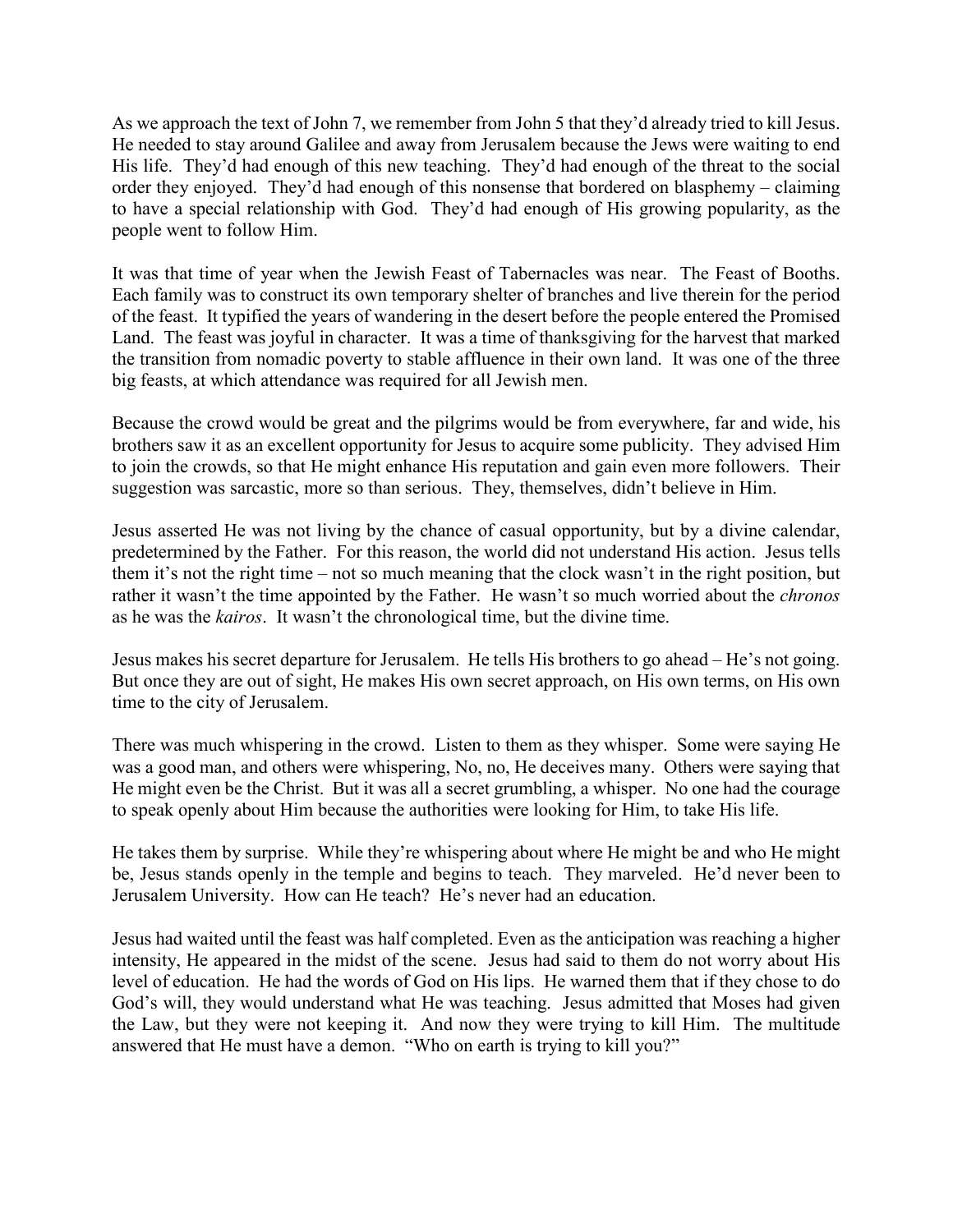Jesus taught on. The people were all the more confused. How is it that Jesus is having conflict with the religious authorities? And why isn't He being censored if He's such a threat to the nation?

The authorities dared not promptly arrest Him, lest they have a riot on their hands. If they acted hastily, they might have an uprising among the people that would most assuredly bring action from the Romans.

"But this teacher can't be the Christ," they mumbled to themselves. "We don't know where the Christ will come from, but we know where this Jesus is from." Some are saying they knew His parents, they knew His neighborhood, they knew His family.

"So you know me, and you know where I'm from, do you?" They were thinking about Mary and Joseph, and He was thinking about His divine origin from the Father and His commission from the Father. He had not undertaken His mission by his own volition. He had been sent.

They wanted to take Him. They wanted to seize Him. But they failed because – notice – the hour had not yet come (verse 30).

Many believed, saying "Even when the Messiah comes, he won't be able to perform more miracles than Jesus, will he?" They had seen the lame leap. They had seen the dark eyes shine forth with light. They had seen the multitude fed. No one was going to convince them that this Jesus was not the Messiah.

Even as Jesus continues to teach, divisions become all the more sure. Some – notice 7:40 – say that He's a prophet. Others were openly saying He was the Messiah. Some were saying He couldn't be the Messiah because the Messiah would never come from Galilee. Others were more certain that the Messiah must be a descendant from David. Therefore, he must be from Bethlehem, they reasoned – the village where David was.

Notice verse 43. Don't miss it. "So there arose a division in the multitude because of Him."

That's always true of Jesus. Whenever He teaches, whatever He has taught – there arises a division over the identity of the Messiah.

Who is Jesus? To the hurting, he is the great Physician. To the confused, he is the Light. To the lost, he is the Way. To the hungry, he is the Bread of Life. To the thirsty, he is the Water of Life. To the broken, he is the Balm in Gilead.

Who is Jesus? C. S. Lewis penned the words a long time ago, but they are still true today: **"A man who was merely a man and said the sort of things Jesus said wouldn't be a great moral**  teacher, as some supposed. He'd be either a lunatic -- on a level with a man who says he's a **poached egg – or else he'd be the devil of hell. You must make your choice. Either this man was and is the Son of God, or else a madman or something worse....But don't let us come up with any patronizing nonsense about his being a great human teacher. He has not left that open to us. He did not intend to."**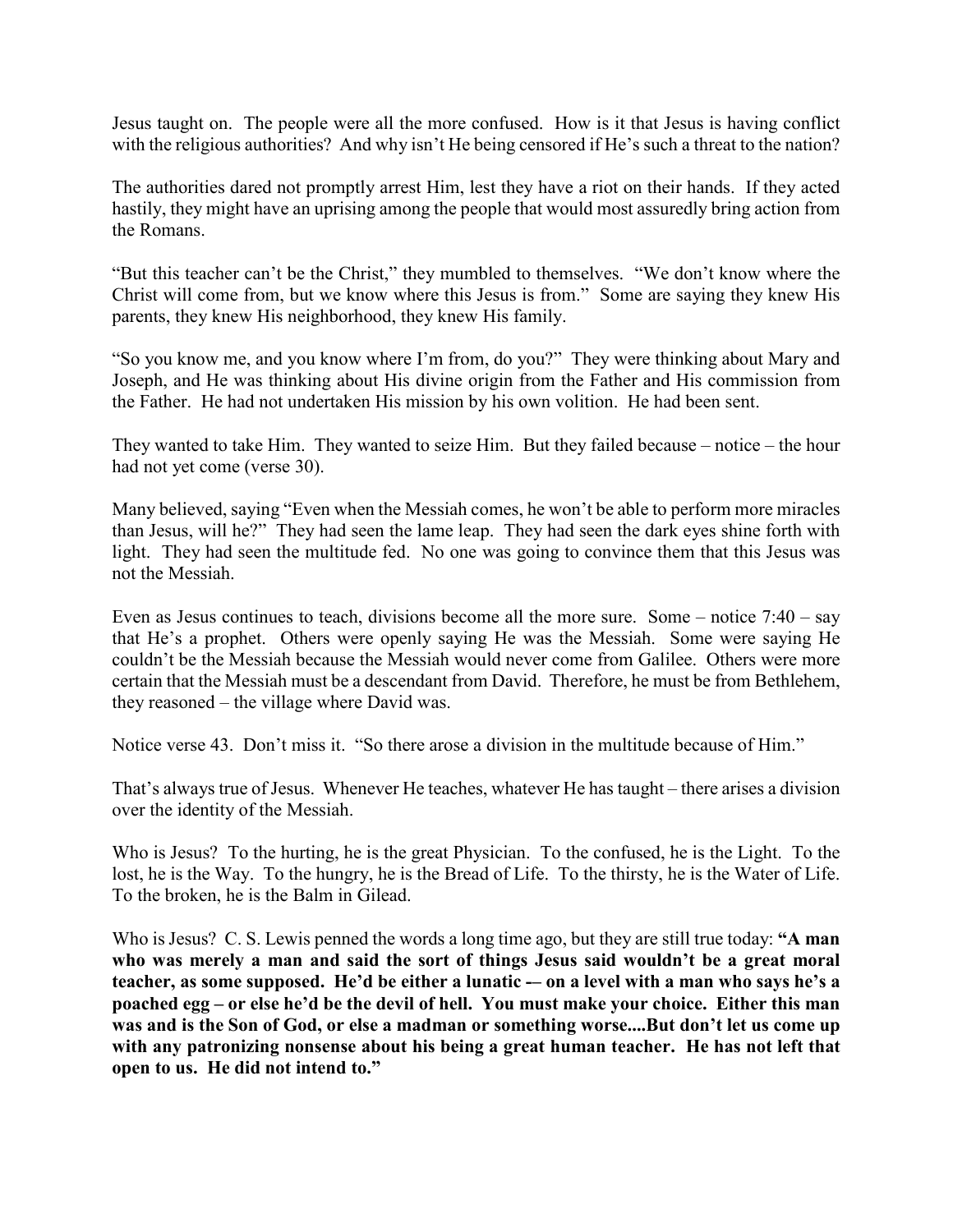How would the sacred historian have described Jesus? "In those days, one Jesus of Nazareth, a carpenter, began to preach, and gathered around Him certain ignorant fisher-folk, after the manner of His kind, but all the people of repute held aloof, and the chief priest, with most excellent diplomacy, and when this Jesus became troublesome, he induced the procurator to crucify him."

We all know why God has taken the initiative in Jesus. It's to deliver us from our sins. We all have them, like it or not. Listen to the text: You shall call His name Jesus, for He will save His people from their sins. The Son of Man came to seek and to save the lost. Or, the saying is true and worthy of full acceptance that Christ Jesus came into the world to save sinners. Or, even still, we have seen and testify that the Father has sent His Son as the Savior of the world.

Jesus came to save us of our sin.

What are we going to make of this Savior? There is no question of what we can make of Him. It is entirely a question of what He intends to make of us. You must accept or reject the story. There is no in-between. What He has taught is different than the teaching of any other. One teaches, "This is the truth about the Universe. This is the way you ought to go," but He says, "I am the Truth, and I am the Way, and the Life." He says, "No man can reach absolute reality, except through Me. Try to retain your own life and you will be inevitably ruined. Give yourself away and you will be saved." He says, "If you are ashamed of me, if, when you hear this call, you turn the other way, I also will look the other way when I come again as God without disguise." In the words of C.S. Lewis, **"If anything whatever is keeping you from God and from Me, whatever it is, throw it away. If it is your eye, pull it out. If it is your hand, cut it off. If you put yourself first you will be last. Come to Me everyone who is carrying a heavy load, I will set that right. Your sins, all of them, are wiped out. I can do that. I am Re-birth, I am Life. Eat Me, drink Me, I am your Food. And finally, do not be afraid, I have overcome the whole Universe."**

Yes, we have to decide. Just like every pilgrim in Jerusalem listening to the claims of Jesus and listening to the whisperings of the crowd – every one of them had to decide. You, too, are called upon today to make that decision. Some of you have already said that, indeed, He is the Christ. Others of you, well, let's be frank – you're just not sure. And it's an honest doubt.

Listen to the whisperings of the crowd. Some say He's a prophet. Others say He was a demon – what we might call a lunatic in our day. And still others see Him as simply a milquetoast, moral prophet who had some pretty good things to say.

But you have to choose. Are you going to let Jesus be who He claimed to be? Or, are you going to put Him in a nice, comfortable box created by your own desires and your own will?

What are we to make of this Jesus, this mysterious figure who comes and takes our hurts – the one who teaches, with no education but with utmost authority – this carpenter, reared outside of the philosophical circles, calling around himself disciples – one who gave a higher code of morals than the world had ever known before and proclaimed Himself the Messiah. He taught and performed miracles for just a few months, and then he was crucified, His disciples scattered and many put to death, His claims disputed, His resurrection denied and His followers persecuted. And